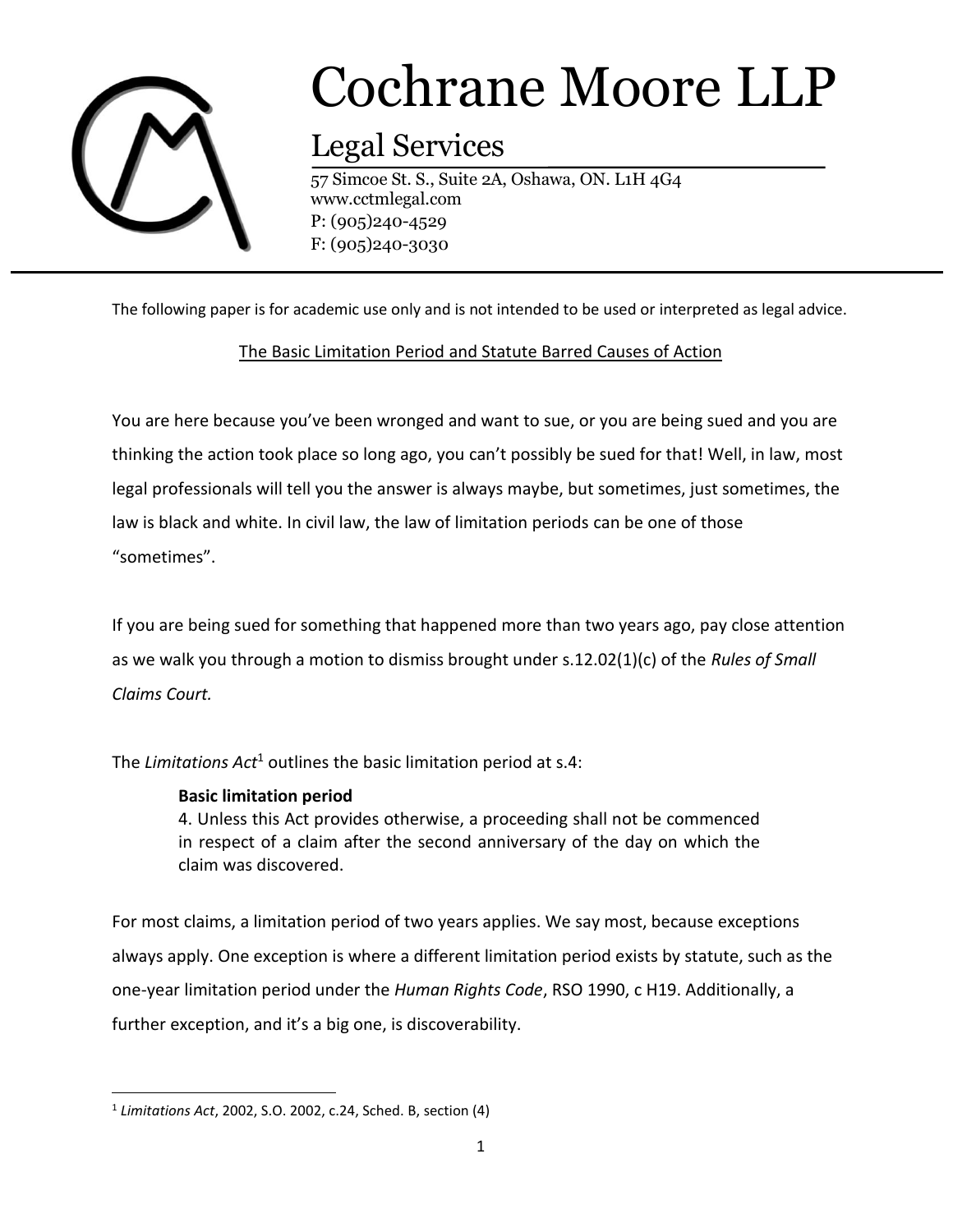The *Limitations Act<sup>2</sup>* describes discovery at s.5(1):

#### **Discovery**

5. (1) A claim is discovered on the earlier of,

- (a) the day on which the person with the claim first knew,
	- (i) that the injury, loss or damage had occurred,
	- (ii) that the injury, loss or damage was caused by or contributed to by an act or omission,
	- (iii) that the act or omission was that of the person against whom the claim is made, and
	- (iv) that, having regard to the nature of the injury, loss or damage, a proceeding would be an appropriate means to seek to remedy it; and
	- (b) the day on which a reasonable person with the abilities and in the circumstances of the person with the claim first ought to have known of the matters referred to in clause (a). 2002, c. 24, Sched. B, s. 5 (1).

So, you didn't discover the damages when a "reasonable person" would have, what does that mean for your claim? Will the court believe you? Who knows! Just kidding, the *Limitation Act<sup>3</sup>* planned for this instance.

### **Presumption**

(2) A person with a claim shall be presumed to have known of the matters referred to in clause (1) (a) on the day the act or omission on which the claim is based took place, unless the contrary is proved. 2002, c. 24, Sched. B, s. 5 (2).

So, if you have evidence to show that you couldn't possibly have discovered the damage any earlier than you did, you can enter that by way of testimony, or documents to rebuke that presumption. As stated in the case of *Van de Vrande<sup>4</sup>* "the claim had no chance of success because it was instituted after the applicable limitation period had expired" and furthered by *Onwuachu<sup>5</sup>* "the claim cannot succeed and any further litigation of the claim would be a waste of time within the meaning of rule 12.02(1)(c)".

But wait, there's more! What if the cause of action arose six years ago, was discovered three

years ago, but two years ago you sent a text, or an email apologizing for not paying the

l

<sup>2</sup> *Limitations Act*, 2002, S.O. 2002, c.24, Sched. B, section 5(1)

<sup>3</sup> *Limitations Act*, 2002, SO 2002, c24, Sched. B, section 5(2)

<sup>4</sup> *Van de Vrande v Butkowsky,* 99 OR (3d) 641, para 24

<sup>5</sup> *Onwuachu v Trans Union of Canada*, [2013] OJ No. 923 states at para 15